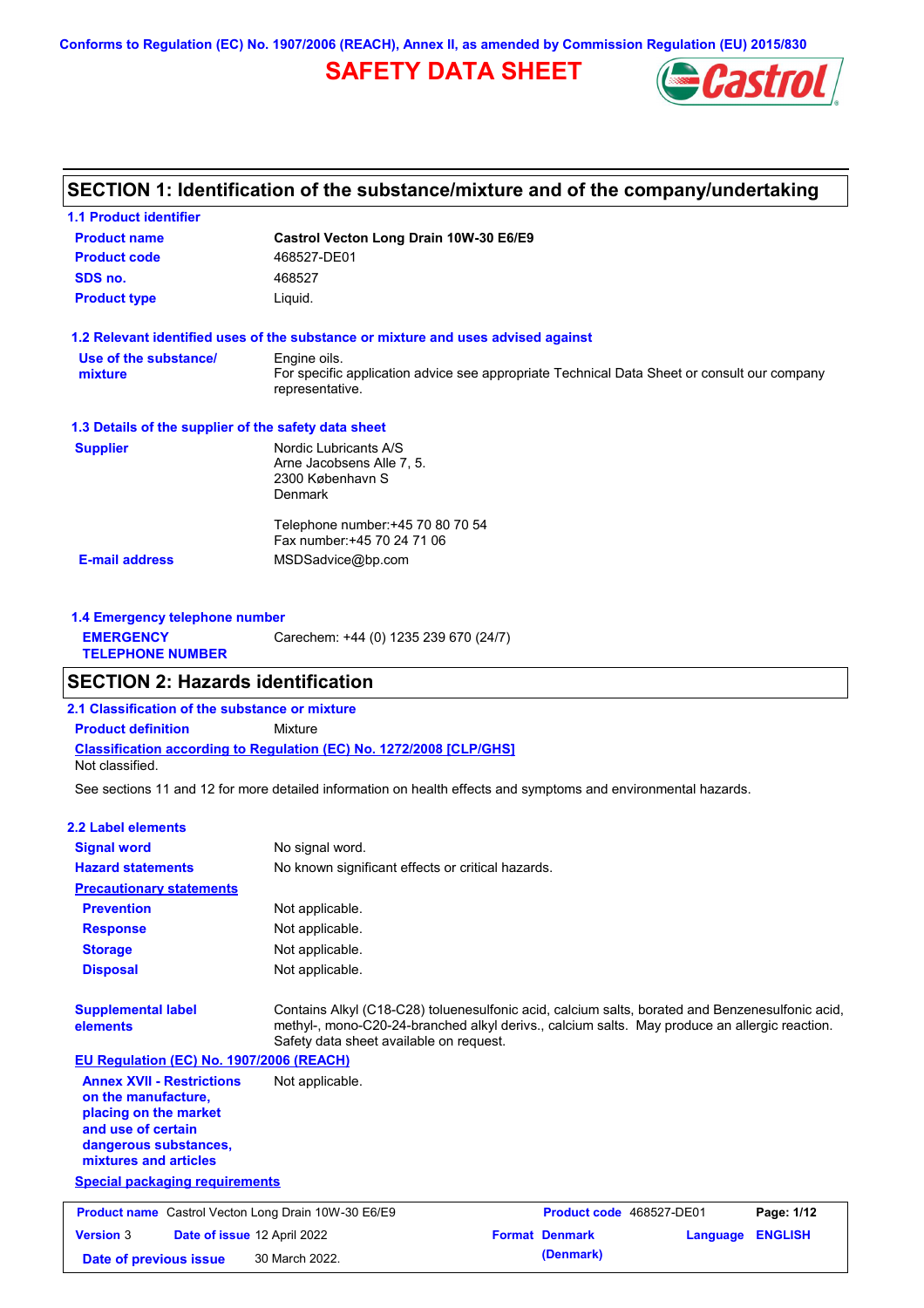# **SECTION 2: Hazards identification**

| <b>Containers to be fitted</b><br>with child-resistant<br>fastenings                                                     | Not applicable.                                                                                                                                                                                                          |  |  |
|--------------------------------------------------------------------------------------------------------------------------|--------------------------------------------------------------------------------------------------------------------------------------------------------------------------------------------------------------------------|--|--|
| <b>Tactile warning of danger</b>                                                                                         | Not applicable.                                                                                                                                                                                                          |  |  |
| 2.3 Other hazards                                                                                                        |                                                                                                                                                                                                                          |  |  |
| <b>Results of PBT and vPvB</b><br>assessment                                                                             | Product does not meet the criteria for PBT or vPvB according to Regulation (EC) No. 1907/2006,<br>Annex XIII.                                                                                                            |  |  |
| <b>Product meets the criteria</b><br>for PBT or vPvB according<br>to Regulation (EC) No.<br><b>1907/2006, Annex XIII</b> | This mixture does not contain any substances that are assessed to be a PBT or a vPvB.                                                                                                                                    |  |  |
| Other hazards which do<br>not result in classification                                                                   | Defatting to the skin.<br>USED ENGINE OILS<br>Used engine oil may contain hazardous components which have the potential to cause skin<br>cancer.<br>See Toxicological Information, section 11 of this Safety Data Sheet. |  |  |

### **SECTION 3: Composition/information on ingredients**

### **3.2 Mixtures**

Mixture **Product definition**

| Highly refined base oil (IP 346 DMSO extract < 3%). Proprietary performance additives.          |                                                                                         |           |                                               |             |
|-------------------------------------------------------------------------------------------------|-----------------------------------------------------------------------------------------|-----------|-----------------------------------------------|-------------|
| <b>Product/ingredient</b><br>name                                                               | <b>Identifiers</b>                                                                      | $\%$      | <b>Regulation (EC) No.</b><br>1272/2008 [CLP] | <b>Type</b> |
| Distillates (petroleum), hydrotreated<br>heavy paraffinic                                       | REACH #: 01-2119484627-25<br>EC: 265-157-1<br>CAS: 64742-54-7<br>Index: 649-467-00-8    | 275 - ≤90 | Not classified.                               | $[2]$       |
| Lubricating oils (petroleum), C20-50,<br>hydrotreated neutral oil-based                         | REACH #: 01-2119474889-13<br>EC: 276-738-4<br>CAS: 72623-87-1<br>Index: 649-483-00-5    | ≤10       | Not classified.                               | $[2]$       |
| Distillates (petroleum), solvent-<br>dewaxed heavy paraffinic                                   | REACH #: 01-2119471299-27<br>EC: 265-169-7<br>CAS: 64742-65-0<br>Index: 649-474-00-6    | ≤5        | Not classified.                               | $[2]$       |
| Distillates (petroleum), hydrotreated<br>light paraffinic                                       | REACH #: 01-2119487077-29<br>EC: 265-158-7<br>CAS: 64742-55-8<br>Index: 649-468-00-3    | -≤3       | Not classified.                               | $[2]$       |
| reaction mass of isomers of:<br>C7-9-alkyl 3-(3,5-di-tert-butyl-<br>4-hydroxyphenyl) propionate | REACH #: 01-0000015551-76<br>$EC: 406-040-9$<br>CAS: 125643-61-0<br>Index: 607-530-00-7 | ึ ≤3      | Aquatic Chronic 4, H413                       | $[1]$       |
| Alkyl (C18-C28) toluenesulfonic acid,<br>calcium salts, borated                                 | $EC: -$<br>$CAS. -$                                                                     | ≤ $0.3$   | Skin Sens. 1B, H317<br>Repr. 2, H361d         | $[1]$       |
| Benzenesulfonic acid, methyl-, mono-<br>C20-24-branched alkyl derivs.,                          | CAS: 722503-68-6                                                                        | ≤0.3      | Skin Sens. 1B, H317                           | $[1]$       |

calcium salts

**See Section 16 for the full text of the H statements declared above.**

#### Type

[1] Substance classified with a health or environmental hazard

[2] Substance with a workplace exposure limit

[3] Substance meets the criteria for PBT according to Regulation (EC) No. 1907/2006, Annex XIII

[4] Substance meets the criteria for vPvB according to Regulation (EC) No. 1907/2006, Annex XIII

[5] Substance of equivalent concern

[6] Additional disclosure due to company policy

Occupational exposure limits, if available, are listed in Section 8.

|                        | <b>Product name</b> Castrol Vecton Long Drain 10W-30 E6/E9 | Product code 468527-DE01 |                  | Page: 2/12 |
|------------------------|------------------------------------------------------------|--------------------------|------------------|------------|
| <b>Version 3</b>       | <b>Date of issue 12 April 2022</b>                         | <b>Format Denmark</b>    | Language ENGLISH |            |
| Date of previous issue | 30 March 2022.                                             | (Denmark)                |                  |            |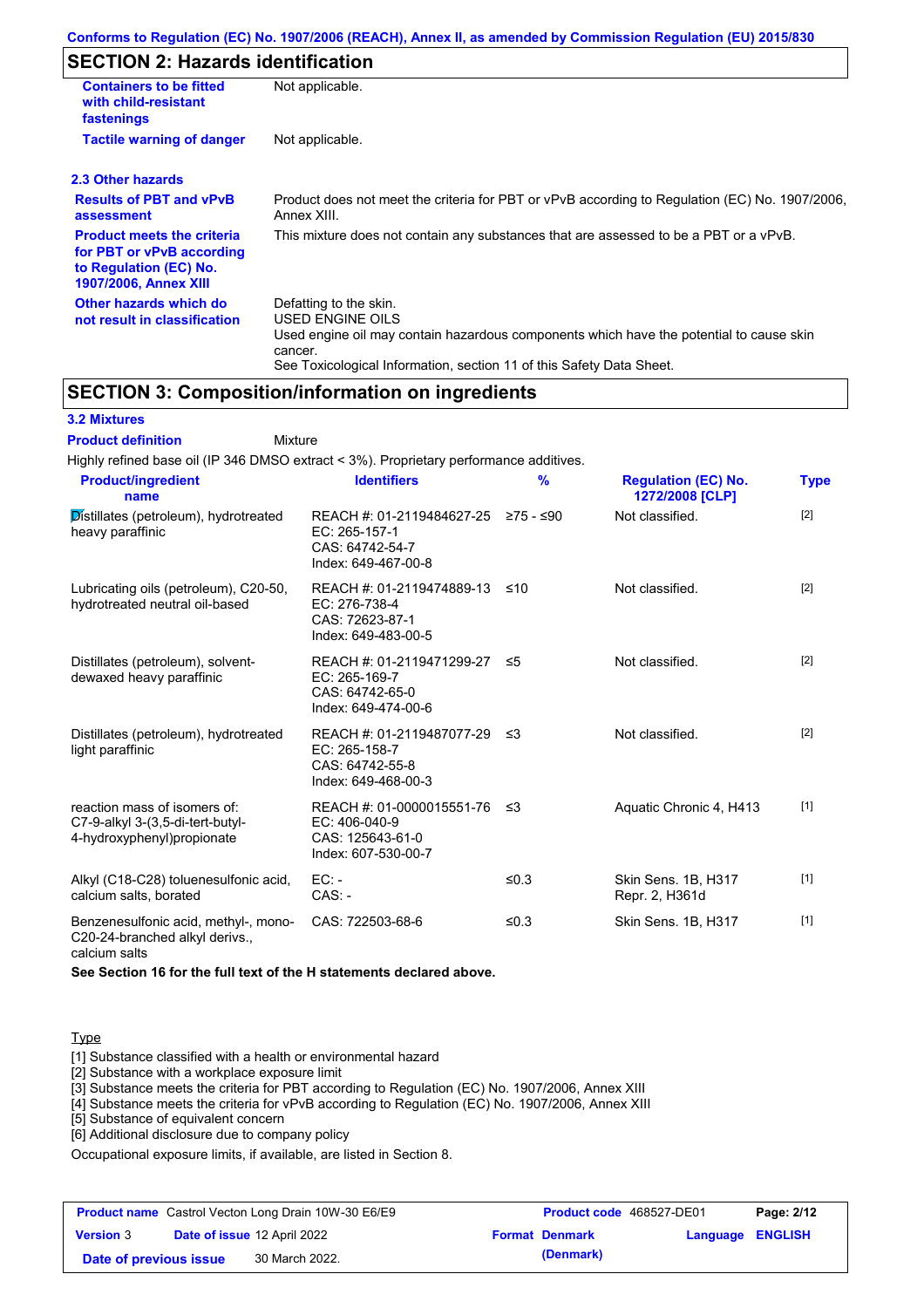## **SECTION 4: First aid measures**

| 4.1 Description of first aid measures |                                                                                                                                                                                                                                                     |
|---------------------------------------|-----------------------------------------------------------------------------------------------------------------------------------------------------------------------------------------------------------------------------------------------------|
| Eye contact                           | In case of contact, immediately flush eyes with plenty of water for at least 15 minutes. Eyelids<br>should be held away from the eyeball to ensure thorough rinsing. Check for and remove any<br>contact lenses. Get medical attention.             |
| <b>Skin contact</b>                   | Wash skin thoroughly with soap and water or use recognised skin cleanser. Remove<br>contaminated clothing and shoes. Wash clothing before reuse. Clean shoes thoroughly before<br>reuse. Get medical attention if irritation develops.              |
| <b>Inhalation</b>                     | If inhaled, remove to fresh air. In case of inhalation of decomposition products in a fire,<br>symptoms may be delayed. The exposed person may need to be kept under medical<br>surveillance for 48 hours. Get medical attention if symptoms occur. |
| <b>Ingestion</b>                      | Do not induce vomiting unless directed to do so by medical personnel. Get medical attention if<br>symptoms occur.                                                                                                                                   |
| <b>Protection of first-aiders</b>     | No action shall be taken involving any personal risk or without suitable training.                                                                                                                                                                  |

#### **4.2 Most important symptoms and effects, both acute and delayed**

See Section 11 for more detailed information on health effects and symptoms.

| <b>Potential acute health effects</b> |                                                                                                                     |
|---------------------------------------|---------------------------------------------------------------------------------------------------------------------|
| <b>Inhalation</b>                     | Exposure to decomposition products may cause a health hazard. Serious effects may be<br>delayed following exposure. |
| <b>Ingestion</b>                      | No known significant effects or critical hazards.                                                                   |
| <b>Skin contact</b>                   | Defatting to the skin. May cause skin dryness and irritation.                                                       |
| <b>Eye contact</b>                    | No known significant effects or critical hazards.                                                                   |
|                                       | Delayed and immediate effects as well as chronic effects from short and long-term exposure                          |
| <b>Inhalation</b>                     | Overexposure to the inhalation of airborne droplets or aerosols may cause irritation of the<br>respiratory tract.   |
| <b>Ingestion</b>                      | Ingestion of large quantities may cause nausea and diarrhoea.                                                       |
| <b>Skin contact</b>                   | Prolonged or repeated contact can defat the skin and lead to irritation and/or dermatitis.                          |
| Eye contact                           | Potential risk of transient stinging or redness if accidental eye contact occurs.                                   |
|                                       |                                                                                                                     |

#### **4.3 Indication of any immediate medical attention and special treatment needed**

**Notes to physician** Treatment should in general be symptomatic and directed to relieving any effects. In case of inhalation of decomposition products in a fire, symptoms may be delayed. The exposed person may need to be kept under medical surveillance for 48 hours.

# **SECTION 5: Firefighting measures**

| 5.1 Extinguishing media                                                                                                                                                                                                                                                                                                                                                                                                       |                                                                                                                                                                                                |  |  |  |
|-------------------------------------------------------------------------------------------------------------------------------------------------------------------------------------------------------------------------------------------------------------------------------------------------------------------------------------------------------------------------------------------------------------------------------|------------------------------------------------------------------------------------------------------------------------------------------------------------------------------------------------|--|--|--|
| In case of fire, use foam, dry chemical or carbon dioxide extinguisher or spray.<br><b>Suitable extinguishing</b><br>media                                                                                                                                                                                                                                                                                                    |                                                                                                                                                                                                |  |  |  |
| <b>Unsuitable extinguishing</b><br>media                                                                                                                                                                                                                                                                                                                                                                                      | Do not use water jet. The use of a water jet may cause the fire to spread by splashing the<br>burning product.                                                                                 |  |  |  |
|                                                                                                                                                                                                                                                                                                                                                                                                                               | 5.2 Special hazards arising from the substance or mixture                                                                                                                                      |  |  |  |
| <b>Hazards from the</b><br>substance or mixture                                                                                                                                                                                                                                                                                                                                                                               | In a fire or if heated, a pressure increase will occur and the container may burst.                                                                                                            |  |  |  |
| <b>Hazardous combustion</b><br>products                                                                                                                                                                                                                                                                                                                                                                                       | Combustion products may include the following:<br>carbon oxides $(CO, CO2)$ (carbon monoxide, carbon dioxide)<br>nitrogen oxides ( $NO$ , $NO2$ etc.)                                          |  |  |  |
| 5.3 Advice for firefighters                                                                                                                                                                                                                                                                                                                                                                                                   |                                                                                                                                                                                                |  |  |  |
| <b>Special precautions for</b><br>fire-fighters                                                                                                                                                                                                                                                                                                                                                                               | No action shall be taken involving any personal risk or without suitable training. Promptly<br>isolate the scene by removing all persons from the vicinity of the incident if there is a fire. |  |  |  |
| <b>Special protective</b><br>Fire-fighters should wear appropriate protective equipment and self-contained breathing<br>apparatus (SCBA) with a full face-piece operated in positive pressure mode. Clothing for fire-<br>equipment for fire-fighters<br>fighters (including helmets, protective boots and gloves) conforming to European standard EN<br>469 will provide a basic level of protection for chemical incidents. |                                                                                                                                                                                                |  |  |  |

|                        | <b>Product name</b> Castrol Vecton Long Drain 10W-30 E6/E9 | <b>Product code</b> 468527-DE01 |                         | Page: 3/12 |
|------------------------|------------------------------------------------------------|---------------------------------|-------------------------|------------|
| <b>Version 3</b>       | Date of issue 12 April 2022                                | <b>Format Denmark</b>           | <b>Language ENGLISH</b> |            |
| Date of previous issue | 30 March 2022.                                             | (Denmark)                       |                         |            |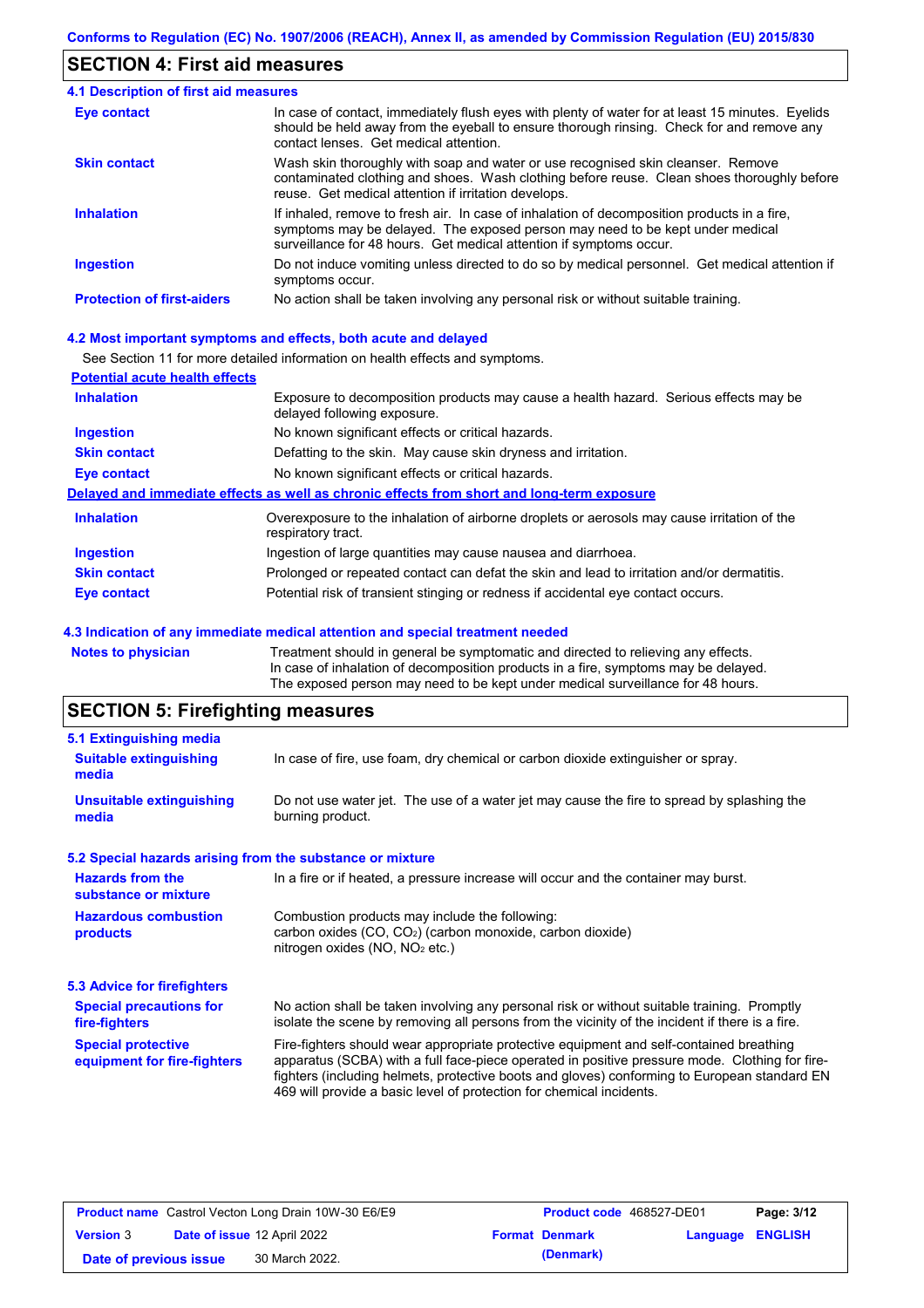# **SECTION 6: Accidental release measures**

|                                                          | 6.1 Personal precautions, protective equipment and emergency procedures                                                                                                                                                                                                                                                                                                                        |
|----------------------------------------------------------|------------------------------------------------------------------------------------------------------------------------------------------------------------------------------------------------------------------------------------------------------------------------------------------------------------------------------------------------------------------------------------------------|
| For non-emergency<br>personnel                           | No action shall be taken involving any personal risk or without suitable training. Evacuate<br>surrounding areas. Keep unnecessary and unprotected personnel from entering. Do not touch<br>or walk through spilt material. Floors may be slippery; use care to avoid falling. Put on<br>appropriate personal protective equipment.                                                            |
| For emergency responders                                 | If specialised clothing is required to deal with the spillage, take note of any information in<br>Section 8 on suitable and unsuitable materials. See also the information in "For non-<br>emergency personnel".                                                                                                                                                                               |
| <b>6.2 Environmental</b><br>precautions                  | Avoid dispersal of spilt material and runoff and contact with soil, waterways, drains and sewers.<br>Inform the relevant authorities if the product has caused environmental pollution (sewers,<br>waterways, soil or air).                                                                                                                                                                    |
| 6.3 Methods and material for containment and cleaning up |                                                                                                                                                                                                                                                                                                                                                                                                |
| <b>Small spill</b>                                       | Stop leak if without risk. Move containers from spill area. Absorb with an inert material and<br>place in an appropriate waste disposal container. Dispose of via a licensed waste disposal<br>contractor.                                                                                                                                                                                     |
| Large spill                                              | Stop leak if without risk. Move containers from spill area. Prevent entry into sewers, water<br>courses, basements or confined areas. Contain and collect spillage with non-combustible,<br>absorbent material e.g. sand, earth, vermiculite or diatomaceous earth and place in container<br>for disposal according to local regulations. Dispose of via a licensed waste disposal contractor. |
| 6.4 Reference to other<br><b>sections</b>                | See Section 1 for emergency contact information.<br>See Section 5 for firefighting measures.<br>See Section 8 for information on appropriate personal protective equipment.<br>See Section 12 for environmental precautions.<br>See Section 13 for additional waste treatment information.                                                                                                     |

# **SECTION 7: Handling and storage**

| 7.1 Precautions for safe handling                                                    |                                                                                                                                                                                                                                                                                                                                                                                                                                                                                          |  |  |  |
|--------------------------------------------------------------------------------------|------------------------------------------------------------------------------------------------------------------------------------------------------------------------------------------------------------------------------------------------------------------------------------------------------------------------------------------------------------------------------------------------------------------------------------------------------------------------------------------|--|--|--|
| <b>Protective measures</b>                                                           | Put on appropriate personal protective equipment.                                                                                                                                                                                                                                                                                                                                                                                                                                        |  |  |  |
| <b>Advice on general</b><br>occupational hygiene                                     | Eating, drinking and smoking should be prohibited in areas where this material is handled,<br>stored and processed. Wash thoroughly after handling. Remove contaminated clothing and<br>protective equipment before entering eating areas. See also Section 8 for additional<br>information on hygiene measures.                                                                                                                                                                         |  |  |  |
| <b>7.2 Conditions for safe</b><br>storage, including any<br><i>incompatibilities</i> | Store in accordance with local regulations. Store in a dry, cool and well-ventilated area, away<br>from incompatible materials (see Section 10). Keep away from heat and direct sunlight. Keep<br>container tightly closed and sealed until ready for use. Containers that have been opened must<br>be carefully resealed and kept upright to prevent leakage. Store and use only in equipment/<br>containers designed for use with this product. Do not store in unlabelled containers. |  |  |  |
| <b>Not suitable</b>                                                                  | Prolonged exposure to elevated temperature                                                                                                                                                                                                                                                                                                                                                                                                                                               |  |  |  |
| 7.3 Specific end use(s)                                                              |                                                                                                                                                                                                                                                                                                                                                                                                                                                                                          |  |  |  |
| <b>Recommendations</b>                                                               | See section 1.2 and Exposure scenarios in annex, if applicable.                                                                                                                                                                                                                                                                                                                                                                                                                          |  |  |  |
|                                                                                      | <b>SECTION 8: Exposure controls/personal protection</b>                                                                                                                                                                                                                                                                                                                                                                                                                                  |  |  |  |
| <b>8.1 Control parameters</b>                                                        |                                                                                                                                                                                                                                                                                                                                                                                                                                                                                          |  |  |  |
| <b>Occupational exposure limits</b>                                                  |                                                                                                                                                                                                                                                                                                                                                                                                                                                                                          |  |  |  |

| <b>Product/ingredient name</b>                                          | <b>Exposure limit values</b>                                                                                                             |  |  |  |  |
|-------------------------------------------------------------------------|------------------------------------------------------------------------------------------------------------------------------------------|--|--|--|--|
| Distillates (petroleum), hydrotreated heavy paraffinic                  | <b>Working Environment Authority (Denmark).</b><br>TWA: 1 mg/m <sup>3</sup> 8 hours. Issued/Revised: 12/1996 Form: mist and<br>particles |  |  |  |  |
| Lubricating oils (petroleum), C20-50, hydrotreated<br>neutral oil-based | <b>Working Environment Authority (Denmark).</b>                                                                                          |  |  |  |  |
|                                                                         | TWA: 1 mg/m <sup>3</sup> 8 hours. Issued/Revised: 12/1996 Form: mist and<br>particles                                                    |  |  |  |  |
| Distillates (petroleum), solvent-dewaxed heavy<br>paraffinic            | <b>Working Environment Authority (Denmark).</b>                                                                                          |  |  |  |  |
|                                                                         | TWA: 1 mg/m <sup>3</sup> 8 hours. Issued/Revised: 12/1996 Form: mist and<br>particles                                                    |  |  |  |  |
| Distillates (petroleum), hydrotreated light paraffinic                  | <b>Working Environment Authority (Denmark).</b>                                                                                          |  |  |  |  |
| <b>Product name</b> Castrol Vecton Long Drain 10W-30 E6/E9              | Product code 468527-DE01<br>Page: 4/12                                                                                                   |  |  |  |  |
| <b>Version 3</b><br><b>Date of issue 12 April 2022</b>                  | <b>Format Denmark</b><br><b>ENGLISH</b><br>Language                                                                                      |  |  |  |  |
| 30 March 2022.<br>Date of previous issue                                | (Denmark)                                                                                                                                |  |  |  |  |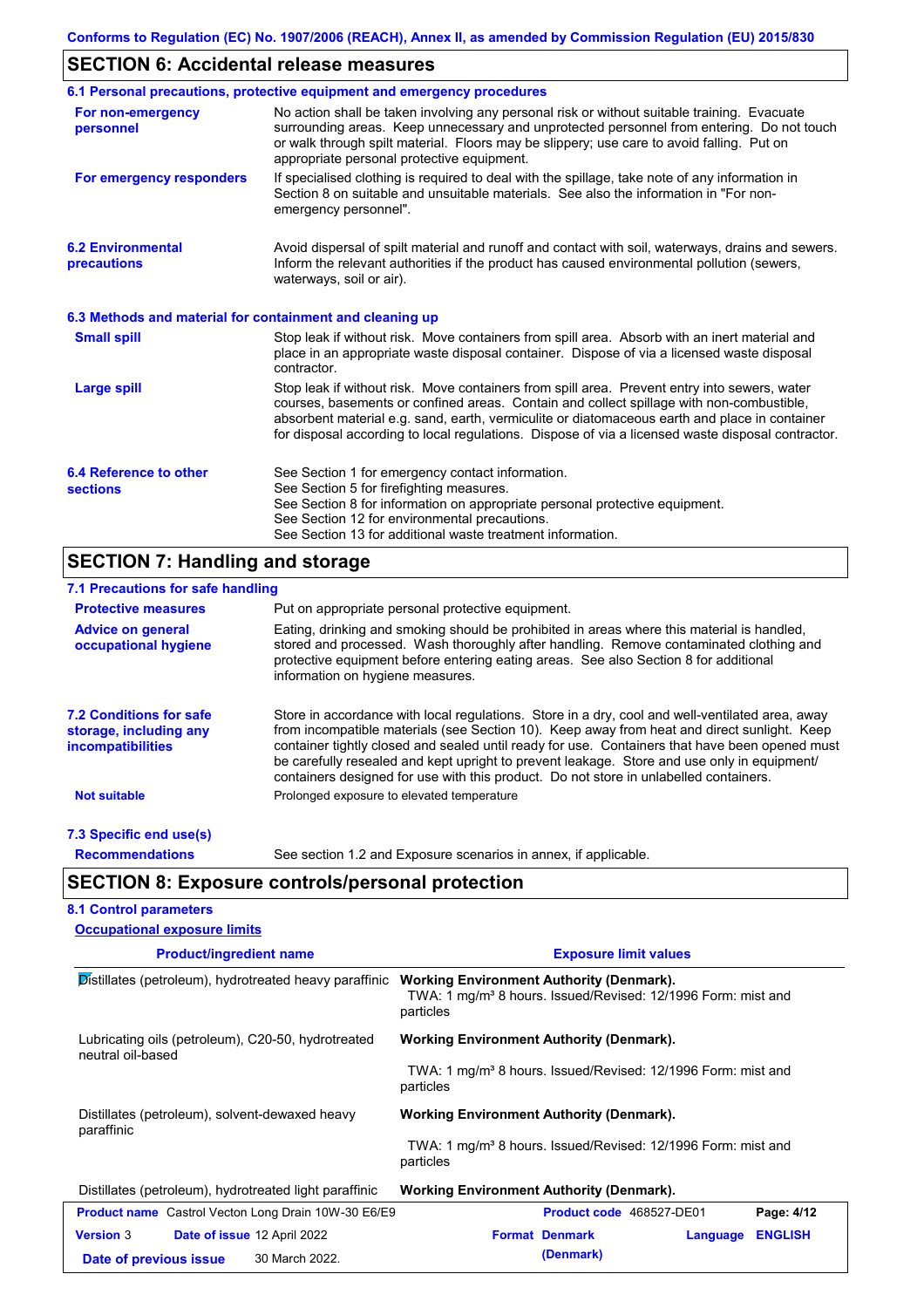## **SECTION 8: Exposure controls/personal protection**

TWA: 1 mg/m<sup>3</sup> 8 hours. Issued/Revised: 12/1996 Form: mist and particles

Whilst specific OELs for certain components may be shown in this section, other components may be present in any mist, vapour or dust produced. Therefore, the specific OELs may not be applicable to the product as a whole and are provided for guidance only.

| guiuarice only.                                   |                                                                                                                                                                                                                                                                                                                                                                                                                                                                                                                                                                                                                                                                                                                                                                                                                                                                                                                                                                                                                            |
|---------------------------------------------------|----------------------------------------------------------------------------------------------------------------------------------------------------------------------------------------------------------------------------------------------------------------------------------------------------------------------------------------------------------------------------------------------------------------------------------------------------------------------------------------------------------------------------------------------------------------------------------------------------------------------------------------------------------------------------------------------------------------------------------------------------------------------------------------------------------------------------------------------------------------------------------------------------------------------------------------------------------------------------------------------------------------------------|
| <b>Recommended monitoring</b><br>procedures       | If this product contains ingredients with exposure limits, personal, workplace atmosphere or<br>biological monitoring may be required to determine the effectiveness of the ventilation or other<br>control measures and/or the necessity to use respiratory protective equipment. Reference<br>should be made to monitoring standards, such as the following: European Standard EN 689<br>(Workplace atmospheres - Guidance for the assessment of exposure by inhalation to chemical<br>agents for comparison with limit values and measurement strategy) European Standard EN<br>14042 (Workplace atmospheres - Guide for the application and use of procedures for the<br>assessment of exposure to chemical and biological agents) European Standard EN 482<br>(Workplace atmospheres - General requirements for the performance of procedures for the<br>measurement of chemical agents) Reference to national guidance documents for methods for<br>the determination of hazardous substances will also be required. |
| <b>Derived No Effect Level</b>                    |                                                                                                                                                                                                                                                                                                                                                                                                                                                                                                                                                                                                                                                                                                                                                                                                                                                                                                                                                                                                                            |
| No DNELs/DMELs available.                         |                                                                                                                                                                                                                                                                                                                                                                                                                                                                                                                                                                                                                                                                                                                                                                                                                                                                                                                                                                                                                            |
| <b>Predicted No Effect Concentration</b>          |                                                                                                                                                                                                                                                                                                                                                                                                                                                                                                                                                                                                                                                                                                                                                                                                                                                                                                                                                                                                                            |
| No PNECs available                                |                                                                                                                                                                                                                                                                                                                                                                                                                                                                                                                                                                                                                                                                                                                                                                                                                                                                                                                                                                                                                            |
| <b>8.2 Exposure controls</b>                      |                                                                                                                                                                                                                                                                                                                                                                                                                                                                                                                                                                                                                                                                                                                                                                                                                                                                                                                                                                                                                            |
| <b>Appropriate engineering</b><br><b>controls</b> | Provide exhaust ventilation or other engineering controls to keep the relevant airborne<br>concentrations below their respective occupational exposure limits.<br>All activities involving chemicals should be assessed for their risks to health, to ensure<br>exposures are adequately controlled. Personal protective equipment should only be considered<br>after other forms of control measures (e.g. engineering controls) have been suitably evaluated.<br>Personal protective equipment should conform to appropriate standards, be suitable for use, be<br>kept in good condition and properly maintained.<br>Your supplier of personal protective equipment should be consulted for advice on selection and<br>appropriate standards. For further information contact your national organisation for standards.<br>The final choice of protective equipment will depend upon a risk assessment. It is important to<br>ensure that all items of personal protective equipment are compatible.                    |
| <b>Individual protection measures</b>             |                                                                                                                                                                                                                                                                                                                                                                                                                                                                                                                                                                                                                                                                                                                                                                                                                                                                                                                                                                                                                            |
| <b>Hygiene measures</b>                           | Wash hands, forearms and face thoroughly after handling chemical products, before eating,<br>smoking and using the lavatory and at the end of the working period. Ensure that eyewash<br>stations and safety showers are close to the workstation location.                                                                                                                                                                                                                                                                                                                                                                                                                                                                                                                                                                                                                                                                                                                                                                |
| <b>Respiratory protection</b>                     | In case of insufficient ventilation, wear suitable respiratory equipment.<br>The correct choice of respiratory protection depends upon the chemicals being handled, the<br>conditions of work and use, and the condition of the respiratory equipment. Safety procedures<br>should be developed for each intended application. Respiratory protection equipment should<br>therefore be chosen in consultation with the supplier/manufacturer and with a full assessment<br>of the working conditions.                                                                                                                                                                                                                                                                                                                                                                                                                                                                                                                      |
| <b>Eye/face protection</b>                        | Safety glasses with side shields.                                                                                                                                                                                                                                                                                                                                                                                                                                                                                                                                                                                                                                                                                                                                                                                                                                                                                                                                                                                          |
| <b>Skin protection</b>                            |                                                                                                                                                                                                                                                                                                                                                                                                                                                                                                                                                                                                                                                                                                                                                                                                                                                                                                                                                                                                                            |
| <b>Hand protection</b>                            | <b>General Information:</b>                                                                                                                                                                                                                                                                                                                                                                                                                                                                                                                                                                                                                                                                                                                                                                                                                                                                                                                                                                                                |
|                                                   | Because specific work environments and material handling practices vary, safety procedures<br>should be developed for each intended application. The correct choice of protective gloves<br>depends upon the chemicals being handled, and the conditions of work and use. Most gloves<br>provide protection for only a limited time before they must be discarded and replaced (even the<br>best chemically resistant gloves will break down after repeated chemical exposures).                                                                                                                                                                                                                                                                                                                                                                                                                                                                                                                                           |
|                                                   | Gloves should be chosen in consultation with the supplier / manufacturer and taking account of<br>a full assessment of the working conditions.                                                                                                                                                                                                                                                                                                                                                                                                                                                                                                                                                                                                                                                                                                                                                                                                                                                                             |
|                                                   | Recommended: Nitrile gloves.<br><b>Breakthrough time:</b>                                                                                                                                                                                                                                                                                                                                                                                                                                                                                                                                                                                                                                                                                                                                                                                                                                                                                                                                                                  |
|                                                   |                                                                                                                                                                                                                                                                                                                                                                                                                                                                                                                                                                                                                                                                                                                                                                                                                                                                                                                                                                                                                            |

Breakthrough time data are generated by glove manufacturers under laboratory test conditions and represent how long a glove can be expected to provide effective permeation resistance. It is important when following breakthrough time recommendations that actual workplace conditions are taken into account. Always consult with your glove supplier for up-to-date technical information on breakthrough times for the recommended glove type. Our recommendations on the selection of gloves are as follows:

#### Continuous contact:

| <b>Product name</b> Castrol Vecton Long Drain 10W-30 E6/E9 |  |                                    | <b>Product code</b> 468527-DE01 | Page: 5/12              |  |
|------------------------------------------------------------|--|------------------------------------|---------------------------------|-------------------------|--|
| <b>Version 3</b>                                           |  | <b>Date of issue 12 April 2022</b> | <b>Format Denmark</b>           | <b>Language ENGLISH</b> |  |
| Date of previous issue                                     |  | 30 March 2022.                     | (Denmark)                       |                         |  |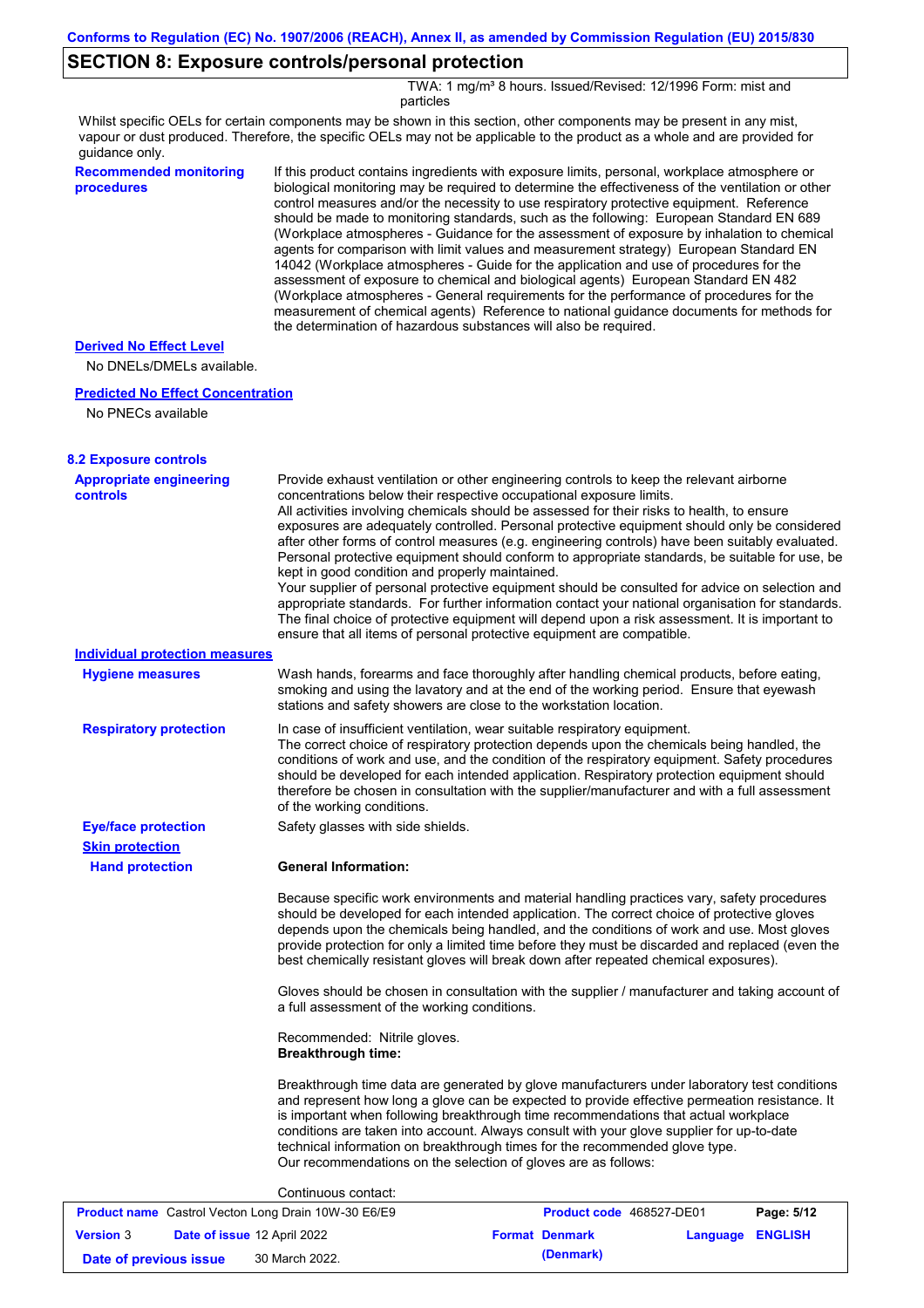### **SECTION 8: Exposure controls/personal protection**

Gloves with a minimum breakthrough time of 240 minutes, or >480 minutes if suitable gloves can be obtained.

If suitable gloves are not available to offer that level of protection, gloves with shorter breakthrough times may be acceptable as long as appropriate glove maintenance and replacement regimes are determined and adhered to.

Short-term / splash protection:

Recommended breakthrough times as above. It is recognised that for short-term, transient exposures, gloves with shorter breakthrough times may commonly be used. Therefore, appropriate maintenance and replacement regimes must be determined and rigorously followed. **Glove Thickness:** For general applications, we recommend gloves with a thickness typically greater than 0.35 mm. It should be emphasised that glove thickness is not necessarily a good predictor of glove resistance to a specific chemical, as the permeation efficiency of the glove will be dependent on the exact composition of the glove material. Therefore, glove selection should also be based on consideration of the task requirements and knowledge of breakthrough times. Glove thickness may also vary depending on the glove manufacturer, the glove type and the glove model. Therefore, the manufacturers' technical data should always be taken into account to ensure selection of the most appropriate glove for the task. Note: Depending on the activity being conducted, gloves of varying thickness may be required for specific tasks. For example: • Thinner gloves (down to 0.1 mm or less) may be required where a high degree of manual dexterity is needed. However, these gloves are only likely to give short duration protection and would normally be just for single use applications, then disposed of. • Thicker gloves (up to 3 mm or more) may be required where there is a mechanical (as well as a chemical) risk i.e. where there is abrasion or puncture potential. Use of protective clothing is good industrial practice. Personal protective equipment for the body should be selected based on the task being performed and the risks involved and should be approved by a specialist before handling this product. Cotton or polyester/cotton overalls will only provide protection against light superficial contamination that will not soak through to the skin. Overalls should be laundered on a regular basis. When the risk of skin exposure is high (e.g. when cleaning up spillages or if there is a risk of splashing) then chemical resistant aprons and/or impervious chemical suits and boots will be required. **Environmental exposure controls** Emissions from ventilation or work process equipment should be checked to ensure they comply with the requirements of environmental protection legislation. In some cases, fume scrubbers, filters or engineering modifications to the process equipment will be necessary to reduce emissions to acceptable levels. **Skin and body Refer to standards:** Respiratory protection: EN 529 Gloves: EN 420, EN 374 Eye protection: EN 166 Filtering half-mask: EN 149 Filtering half-mask with valve: EN 405 Half-mask: EN 140 plus filter Full-face mask: EN 136 plus filter Particulate filters: EN 143 Gas/combined filters: EN 14387

## **SECTION 9: Physical and chemical properties**

The conditions of measurement of all properties are at standard temperature and pressure unless otherwise indicated.

#### **9.1 Information on basic physical and chemical properties**

| <b>Appearance</b>                                          |                             |                          |          |                |
|------------------------------------------------------------|-----------------------------|--------------------------|----------|----------------|
| <b>Physical state</b>                                      | Liquid.                     |                          |          |                |
| <b>Colour</b>                                              | Amber.                      |                          |          |                |
| <b>Odour</b>                                               | Not available.              |                          |          |                |
| <b>Product name</b> Castrol Vecton Long Drain 10W-30 E6/E9 |                             | Product code 468527-DE01 |          | Page: 6/12     |
| <b>Version 3</b>                                           | Date of issue 12 April 2022 | <b>Format Denmark</b>    | Language | <b>ENGLISH</b> |
| Date of previous issue                                     | 30 March 2022.              | (Denmark)                |          |                |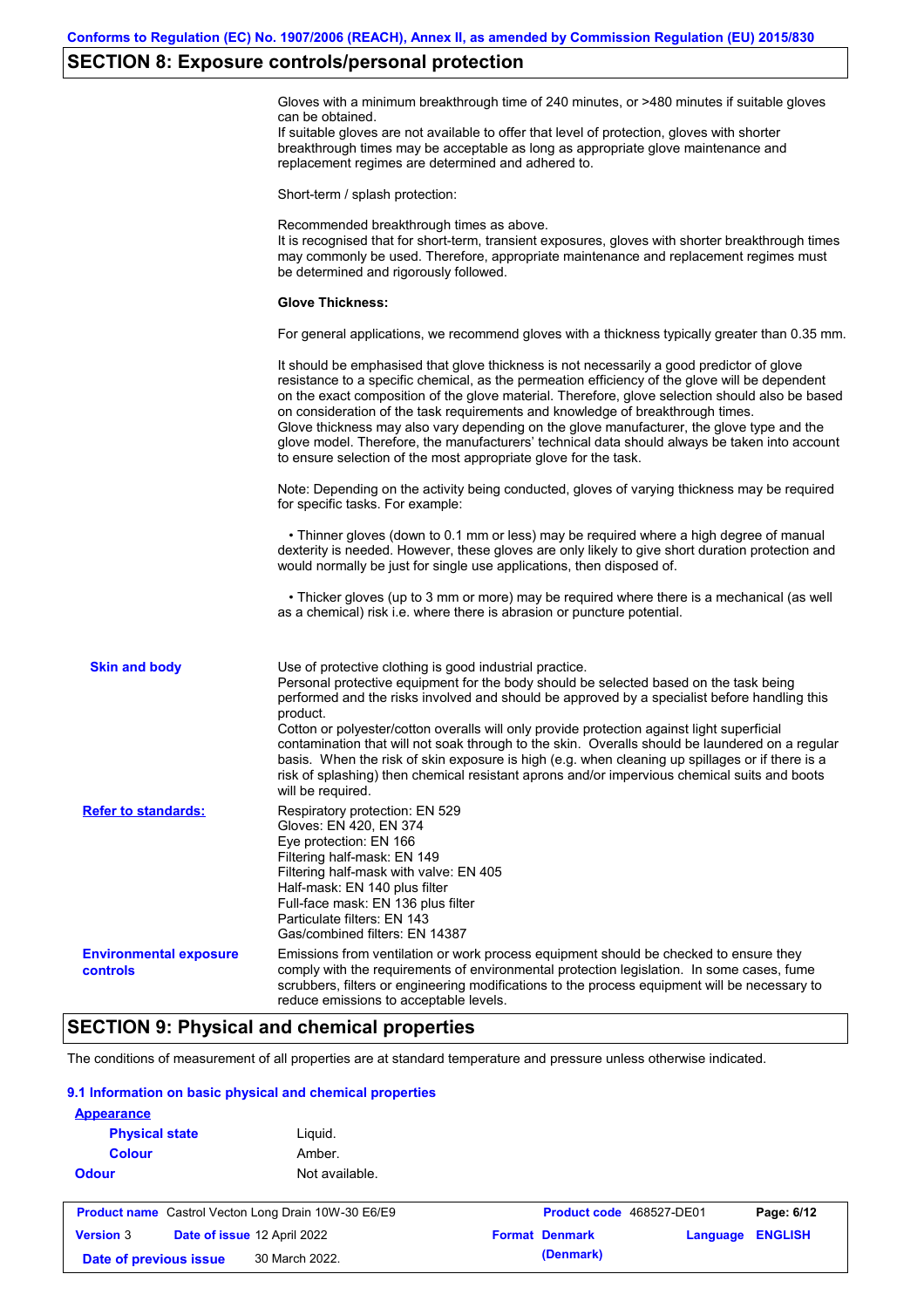# **SECTION 9: Physical and chemical properties**

| <b>Odour threshold</b>                                 | Not available.                        |
|--------------------------------------------------------|---------------------------------------|
| рH                                                     | Not applicable.                       |
| <b>Melting point/freezing point</b>                    | Not available.                        |
| Initial boiling point and boiling<br>range             | Not available.                        |
| <b>Pour point</b>                                      | -42 $^{\circ}$ C                      |
| <b>Flash point</b>                                     | Open cup: 232°C (449.6°F) [Cleveland] |
| <b>Evaporation rate</b>                                | Not available.                        |
| <b>Flammability (solid, gas)</b>                       | Not available.                        |
| <b>Upper/lower flammability or</b><br>explosive limits | Not available.                        |

### **Vapour pressure**

Not available.

|                                                                |                                                                                                                                                                         | Vapour Pressure at 20°C |                 |                    | Vapour pressure at 50°C |               |               |
|----------------------------------------------------------------|-------------------------------------------------------------------------------------------------------------------------------------------------------------------------|-------------------------|-----------------|--------------------|-------------------------|---------------|---------------|
|                                                                | <b>Ingredient name</b>                                                                                                                                                  | mm Hg kPa               |                 | <b>Method</b>      | <sub>mm</sub><br>Hg     | kPa           | <b>Method</b> |
|                                                                | Distillates (petroleum),<br>hydrotreated heavy<br>paraffinic                                                                                                            | <0.08                   | < 0.011         | <b>ASTM D 5191</b> |                         |               |               |
|                                                                | Lubricating oils<br>(petroleum), C20-50,<br>hydrotreated neutral oil-<br>based                                                                                          | < 0.08                  | < 0.011         | <b>ASTM D 5191</b> |                         |               |               |
|                                                                | Distillates (petroleum),<br>solvent-dewaxed<br>heavy paraffinic                                                                                                         | < 0.08                  | < 0.011         | <b>ASTM D 5191</b> |                         |               |               |
|                                                                | Distillates (petroleum),<br>hydrotreated light<br>paraffinic                                                                                                            | < 0.08                  | < 0.011         | <b>ASTM D 5191</b> |                         |               |               |
| <b>Vapour density</b>                                          | Not available.                                                                                                                                                          |                         |                 |                    |                         |               |               |
| <b>Relative density</b>                                        | Not available.                                                                                                                                                          |                         |                 |                    |                         |               |               |
| <b>Density</b>                                                 | <1000 kg/m <sup>3</sup> (<1 g/cm <sup>3</sup> ) at 15°C                                                                                                                 |                         |                 |                    |                         |               |               |
| <b>Solubility(ies)</b>                                         | insoluble in water.                                                                                                                                                     |                         |                 |                    |                         |               |               |
| <b>Partition coefficient: n-octanol/</b><br>water              | Not applicable.                                                                                                                                                         |                         |                 |                    |                         |               |               |
| <b>Auto-ignition temperature</b>                               | <b>Ingredient name</b>                                                                                                                                                  |                         | $\rm ^{\circ}C$ | °F                 |                         | <b>Method</b> |               |
|                                                                | reaction mass of isomers of:<br>C7-9-alkyl 3-(3,5-di-tert-butyl-<br>4-hydroxyphenyl) propionate                                                                         |                         | 365             | 689                |                         |               |               |
| <b>Decomposition temperature</b>                               | Not available.                                                                                                                                                          |                         |                 |                    |                         |               |               |
| <b>Viscosity</b>                                               | Kinematic: 83.4 mm <sup>2</sup> /s (83.4 cSt) at 40°C<br>Kinematic: 11.7 to 12.5 mm <sup>2</sup> /s (11.7 to 12.5 cSt) at 100°C                                         |                         |                 |                    |                         |               |               |
| <b>Explosive properties</b>                                    | Not available.                                                                                                                                                          |                         |                 |                    |                         |               |               |
| <b>Oxidising properties</b>                                    | Not available.                                                                                                                                                          |                         |                 |                    |                         |               |               |
| <b>Particle characteristics</b><br><b>Median particle size</b> | Not applicable.                                                                                                                                                         |                         |                 |                    |                         |               |               |
| 9.2 Other information                                          |                                                                                                                                                                         |                         |                 |                    |                         |               |               |
| No additional information.                                     |                                                                                                                                                                         |                         |                 |                    |                         |               |               |
| <b>SECTION 10: Stability and reactivity</b>                    |                                                                                                                                                                         |                         |                 |                    |                         |               |               |
| <b>10.1 Reactivity</b>                                         | No specific test data available for this product. Refer to Conditions to avoid and Incompatible<br>materials for additional information.                                |                         |                 |                    |                         |               |               |
| <b>10.2 Chemical stability</b>                                 | The product is stable.                                                                                                                                                  |                         |                 |                    |                         |               |               |
| 10.3 Possibility of<br>hazardous reactions                     | Under normal conditions of storage and use, hazardous reactions will not occur.<br>Under normal conditions of storage and use, hazardous polymerisation will not occur. |                         |                 |                    |                         |               |               |
| <b>10.4 Conditions to avoid</b>                                | Avoid all possible sources of ignition (spark or flame).                                                                                                                |                         |                 |                    |                         |               |               |

| <b>Product name</b> Castrol Vecton Long Drain 10W-30 E6/E9 |  |                                    | <b>Product code</b> 468527-DE01 | Page: 7/12            |                         |  |
|------------------------------------------------------------|--|------------------------------------|---------------------------------|-----------------------|-------------------------|--|
| <b>Version 3</b>                                           |  | <b>Date of issue 12 April 2022</b> |                                 | <b>Format Denmark</b> | <b>Language ENGLISH</b> |  |
| Date of previous issue                                     |  | 30 March 2022.                     |                                 | (Denmark)             |                         |  |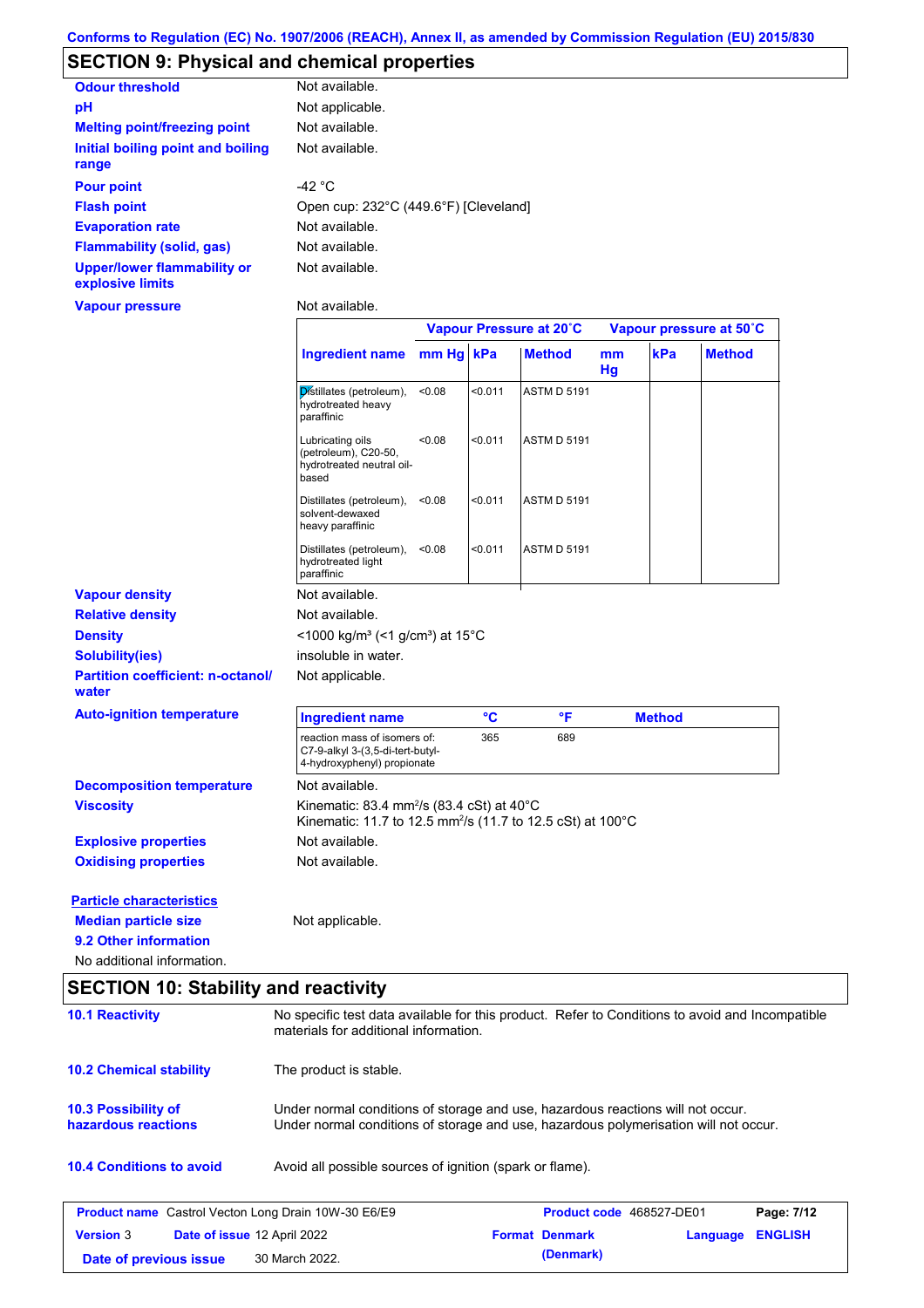|                                                    | Conforms to Regulation (EC) No. 1907/2006 (REACH), Annex II, as amended by Commission Regulation (EU) 2015/830                                                                                                                                                                                                                                                                                                  |
|----------------------------------------------------|-----------------------------------------------------------------------------------------------------------------------------------------------------------------------------------------------------------------------------------------------------------------------------------------------------------------------------------------------------------------------------------------------------------------|
| <b>SECTION 10: Stability and reactivity</b>        |                                                                                                                                                                                                                                                                                                                                                                                                                 |
| 10.5 Incompatible materials                        | Reactive or incompatible with the following materials: oxidising materials.                                                                                                                                                                                                                                                                                                                                     |
| <b>10.6 Hazardous</b><br>decomposition products    | Under normal conditions of storage and use, hazardous decomposition products should not be<br>produced.                                                                                                                                                                                                                                                                                                         |
| <b>SECTION 11: Toxicological information</b>       |                                                                                                                                                                                                                                                                                                                                                                                                                 |
| 11.1 Information on toxicological effects          |                                                                                                                                                                                                                                                                                                                                                                                                                 |
| <b>Acute toxicity estimates</b><br>Not available.  |                                                                                                                                                                                                                                                                                                                                                                                                                 |
| <b>Information on likely</b><br>routes of exposure | Routes of entry anticipated: Dermal, Inhalation.                                                                                                                                                                                                                                                                                                                                                                |
| <b>Potential acute health effects</b>              |                                                                                                                                                                                                                                                                                                                                                                                                                 |
| <b>Inhalation</b>                                  | Exposure to decomposition products may cause a health hazard. Serious effects may be<br>delayed following exposure.                                                                                                                                                                                                                                                                                             |
| <b>Ingestion</b>                                   | No known significant effects or critical hazards.                                                                                                                                                                                                                                                                                                                                                               |
| <b>Skin contact</b>                                | Defatting to the skin. May cause skin dryness and irritation.                                                                                                                                                                                                                                                                                                                                                   |
| <b>Eye contact</b>                                 | No known significant effects or critical hazards.                                                                                                                                                                                                                                                                                                                                                               |
|                                                    | <b>Symptoms related to the physical, chemical and toxicological characteristics</b>                                                                                                                                                                                                                                                                                                                             |
| <b>Inhalation</b>                                  | No specific data.                                                                                                                                                                                                                                                                                                                                                                                               |
| <b>Ingestion</b>                                   | No specific data.                                                                                                                                                                                                                                                                                                                                                                                               |
| <b>Skin contact</b>                                | Adverse symptoms may include the following:<br>irritation<br>dryness<br>cracking                                                                                                                                                                                                                                                                                                                                |
| <b>Eye contact</b>                                 | No specific data.                                                                                                                                                                                                                                                                                                                                                                                               |
|                                                    | Delayed and immediate effects as well as chronic effects from short and long-term exposure                                                                                                                                                                                                                                                                                                                      |
| <b>Inhalation</b>                                  | Overexposure to the inhalation of airborne droplets or aerosols may cause irritation of the<br>respiratory tract.                                                                                                                                                                                                                                                                                               |
| <b>Ingestion</b>                                   | Ingestion of large quantities may cause nausea and diarrhoea.                                                                                                                                                                                                                                                                                                                                                   |
| <b>Skin contact</b>                                | Prolonged or repeated contact can defat the skin and lead to irritation and/or dermatitis.                                                                                                                                                                                                                                                                                                                      |
| <b>Eye contact</b>                                 | Potential risk of transient stinging or redness if accidental eye contact occurs.                                                                                                                                                                                                                                                                                                                               |
| <b>Potential chronic health effects</b>            |                                                                                                                                                                                                                                                                                                                                                                                                                 |
| General                                            | <b>USED ENGINE OILS</b><br>Combustion products resulting from the operation of internal combustion engines contaminate<br>engine oils during use. Used engine oil may contain hazardous components which have the<br>potential to cause skin cancer. Frequent or prolonged contact with all types and makes of used<br>engine oil must therefore be avoided and a high standard of personal hygiene maintained. |
| <b>Carcinogenicity</b>                             | No known significant effects or critical hazards.                                                                                                                                                                                                                                                                                                                                                               |
| <b>Mutagenicity</b>                                | No known significant effects or critical hazards.                                                                                                                                                                                                                                                                                                                                                               |
| <b>Developmental effects</b>                       | No known significant effects or critical hazards.                                                                                                                                                                                                                                                                                                                                                               |
| <b>Fertility effects</b>                           | No known significant effects or critical hazards.                                                                                                                                                                                                                                                                                                                                                               |

## **SECTION 12: Ecological information**

**12.1 Toxicity Environmental hazards** Not classified as dangerous

### **12.2 Persistence and degradability**

Expected to be biodegradable.

### **12.3 Bioaccumulative potential**

This product is not expected to bioaccumulate through food chains in the environment.

### **12.4 Mobility in soil**

| <b>Soil/water partition</b><br><b>coefficient</b> (K <sub>oc</sub> ) | Not available.                                                       |
|----------------------------------------------------------------------|----------------------------------------------------------------------|
| <b>Mobility</b>                                                      | Spillages may penetrate the soil causing ground water contamination. |

### **12.5 Results of PBT and vPvB assessment**

|                        | <b>Product name</b> Castrol Vecton Long Drain 10W-30 E6/E9 | <b>Product code</b> 468527-DE01 |                  | Page: 8/12 |
|------------------------|------------------------------------------------------------|---------------------------------|------------------|------------|
| <b>Version</b> 3       | <b>Date of issue 12 April 2022</b>                         | <b>Format Denmark</b>           | Language ENGLISH |            |
| Date of previous issue | 30 March 2022.                                             | (Denmark)                       |                  |            |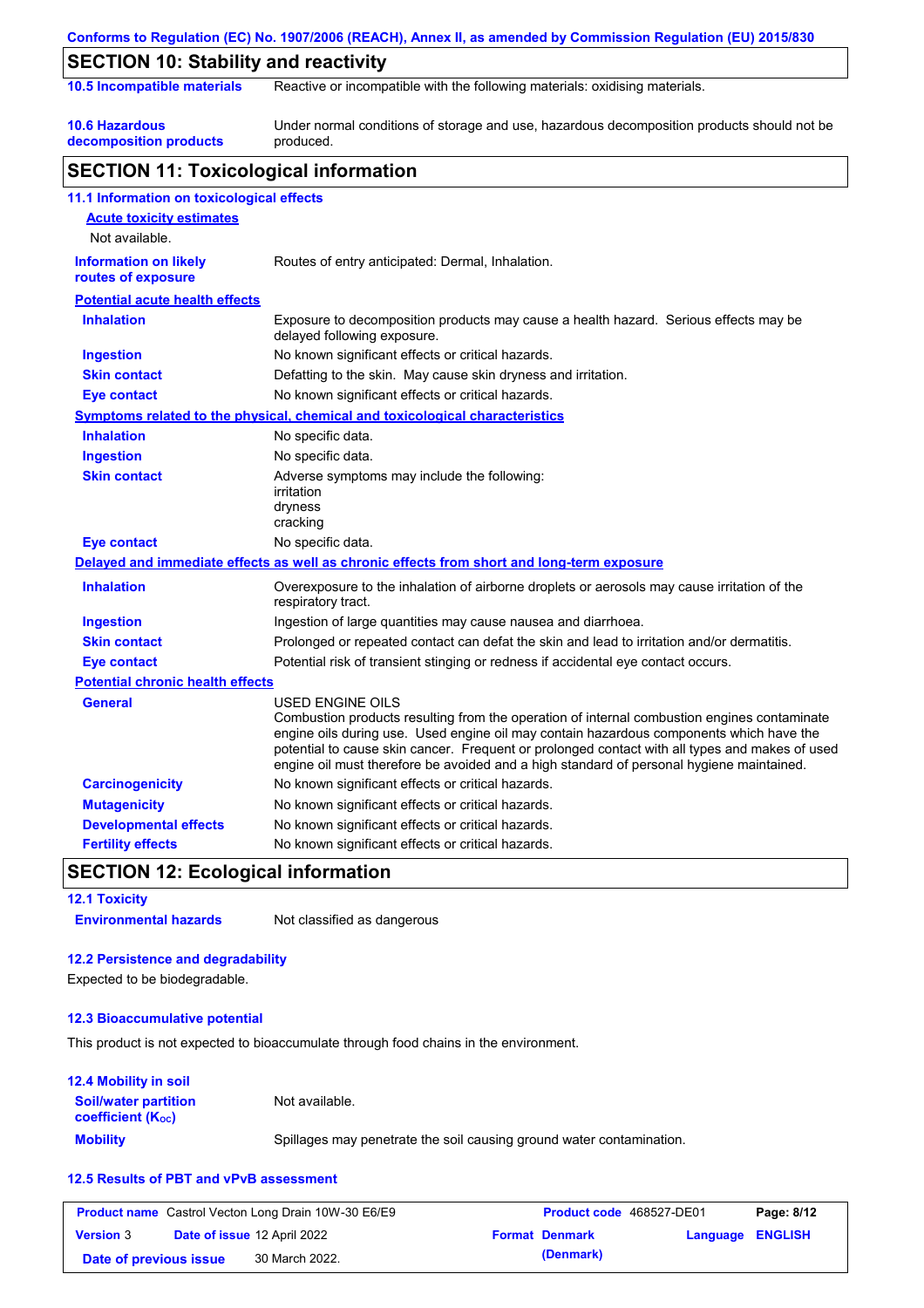### **Conforms to Regulation (EC) No. 1907/2006 (REACH), Annex II, as amended by Commission Regulation (EU) 2015/830**

## **SECTION 12: Ecological information**

Product does not meet the criteria for PBT or vPvB according to Regulation (EC) No. 1907/2006, Annex XIII.

#### **12.6 Other adverse effects**

**Other ecological information**

Spills may form a film on water surfaces causing physical damage to organisms. Oxygen transfer could also be impaired.

### **SECTION 13: Disposal considerations**

|  | <b>13.1 Waste treatment methods</b> |
|--|-------------------------------------|
|  |                                     |

### **Product**

**Methods of disposal**

Where possible, arrange for product to be recycled. Dispose of via an authorised person/ licensed waste disposal contractor in accordance with local regulations.

### **Hazardous waste** Yes.

**European waste catalogue (EWC)**

| Waste code                                                                                                               | <b>Waste designation</b>                                        |  |  |
|--------------------------------------------------------------------------------------------------------------------------|-----------------------------------------------------------------|--|--|
| $130205*$                                                                                                                | mineral-based non-chlorinated engine, gear and lubricating oils |  |  |
| الملحوين ورافع وساجاته والمستحدث والمستحدث والمستنقص والمتحاف والمستحدث والمستحدث والمستحدث والمستحل والمستحدث والمستحلل |                                                                 |  |  |

However, deviation from the intended use and/or the presence of any potential contaminants may require an alternative waste disposal code to be assigned by the end user.

#### **Packaging**

| <b>Methods of disposal</b> | Where possible, arrange for product to be recycled. Dispose of via an authorised person/<br>licensed waste disposal contractor in accordance with local regulations.                                                                    |
|----------------------------|-----------------------------------------------------------------------------------------------------------------------------------------------------------------------------------------------------------------------------------------|
| <b>Special precautions</b> | This material and its container must be disposed of in a safe way. Empty containers or liners<br>may retain some product residues. Avoid dispersal of spilt material and runoff and contact with<br>soil, waterways, drains and sewers. |
| Denmark - Waste group      | А                                                                                                                                                                                                                                       |
| <b>References</b>          | Commission 2014/955/EU<br>Directive 2008/98/EC                                                                                                                                                                                          |

## **SECTION 14: Transport information**

|                                           | <b>ADR/RID</b> | <b>ADN</b>     | <b>IMDG</b>    | <b>IATA</b>    |
|-------------------------------------------|----------------|----------------|----------------|----------------|
| 14.1 UN number                            | Not regulated. | Not regulated. | Not regulated. | Not regulated. |
| 14.2 UN proper<br>shipping name           |                |                |                |                |
| <b>14.3 Transport</b><br>hazard class(es) |                |                |                |                |
| 14.4 Packing<br>group                     |                |                |                |                |
| 14.5<br><b>Environmental</b><br>hazards   | No.            | No.            | No.            | No.            |
| <b>Additional</b><br>information          |                |                |                |                |

**14.6 Special precautions for user** Not available.

**14.7 Transport in bulk according to IMO instruments**

Not available.

**Version** 3 **Date of issue** 12 April 2022 **Formation Date of previous issue** 30 March 2022.

|                        |                                    | <b>Product name</b> Castrol Vecton Long Drain 10W-30 E6/E9 | <b>Product code</b> 468527-DE01 |                  | Page: 9/12 |
|------------------------|------------------------------------|------------------------------------------------------------|---------------------------------|------------------|------------|
| <b>Version</b> 3       | <b>Date of issue 12 April 2022</b> |                                                            | <b>Format Denmark</b>           | Language ENGLISH |            |
| Date of previous issue |                                    | 30 March 2022.                                             | (Denmark)                       |                  |            |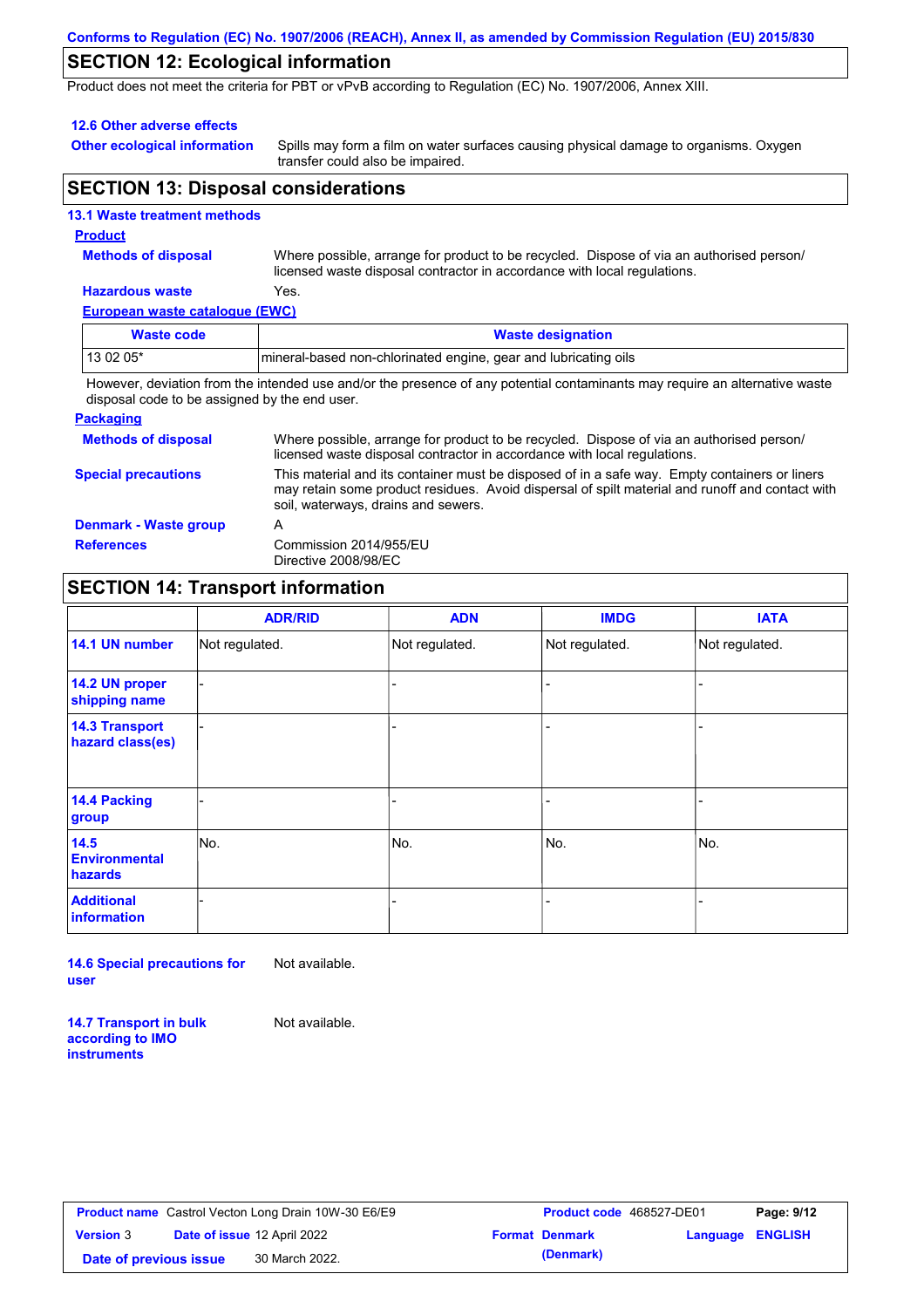# **SECTION 15: Regulatory information**

|                                                                 | 15.1 Safety, health and environmental regulations/legislation specific for the substance or mixture                                                                                       |
|-----------------------------------------------------------------|-------------------------------------------------------------------------------------------------------------------------------------------------------------------------------------------|
| EU Regulation (EC) No. 1907/2006 (REACH)                        |                                                                                                                                                                                           |
|                                                                 | <b>Annex XIV - List of substances subject to authorisation</b>                                                                                                                            |
| <b>Annex XIV</b>                                                |                                                                                                                                                                                           |
| None of the components are listed.                              |                                                                                                                                                                                           |
| <b>Substances of very high concern</b>                          |                                                                                                                                                                                           |
| None of the components are listed.                              |                                                                                                                                                                                           |
| EU Regulation (EC) No. 1907/2006 (REACH)                        |                                                                                                                                                                                           |
| <b>Annex XVII - Restrictions</b>                                | Not applicable.                                                                                                                                                                           |
| on the manufacture,<br>placing on the market                    |                                                                                                                                                                                           |
| and use of certain                                              |                                                                                                                                                                                           |
| dangerous substances,                                           |                                                                                                                                                                                           |
| mixtures and articles                                           |                                                                                                                                                                                           |
| <b>Other regulations</b>                                        |                                                                                                                                                                                           |
| <b>REACH Status</b>                                             | The company, as identified in Section 1, sells this product in the EU in compliance with the<br>current requirements of REACH.                                                            |
| <b>United States inventory</b><br>(TSCA 8b)                     | All components are active or exempted.                                                                                                                                                    |
| <b>Australia inventory (AIIC)</b>                               | All components are listed or exempted.                                                                                                                                                    |
| <b>Canada inventory</b>                                         | All components are listed or exempted.                                                                                                                                                    |
| <b>China inventory (IECSC)</b>                                  | At least one component is not listed.                                                                                                                                                     |
| <b>Japan inventory (CSCL)</b>                                   | All components are listed or exempted.                                                                                                                                                    |
| <b>Korea inventory (KECI)</b>                                   | All components are listed or exempted.                                                                                                                                                    |
| <b>Philippines inventory</b><br>(PICCS)                         | At least one component is not listed.                                                                                                                                                     |
| <b>Taiwan Chemical</b><br><b>Substances Inventory</b><br>(TCSI) | All components are listed or exempted.                                                                                                                                                    |
| Ozone depleting substances (1005/2009/EU)                       |                                                                                                                                                                                           |
| Not listed.                                                     |                                                                                                                                                                                           |
| Prior Informed Consent (PIC) (649/2012/EU)<br>Not listed.       |                                                                                                                                                                                           |
| <b>Persistent Organic Pollutants</b><br>Not listed.             |                                                                                                                                                                                           |
| EU - Water framework directive - Priority substances            |                                                                                                                                                                                           |
| None of the components are listed.                              |                                                                                                                                                                                           |
| <b>Seveso Directive</b>                                         |                                                                                                                                                                                           |
| This product is not controlled under the Seveso Directive.      |                                                                                                                                                                                           |
| <b>National requlations</b>                                     |                                                                                                                                                                                           |
| <b>List of undesirable</b><br><b>substances</b>                 | Not listed                                                                                                                                                                                |
| <b>15.2 Chemical safety</b><br>assessment                       | A Chemical Safety Assessment has been carried out for one or more of the substances within<br>this mixture. A Chemical Safety Assessment has not been carried out for the mixture itself. |

# **SECTION 16: Other information**

| <b>Abbreviations and acronyms</b> | ADN = European Provisions concerning the International Carriage of Dangerous Goods by<br>Inland Waterway |
|-----------------------------------|----------------------------------------------------------------------------------------------------------|
|                                   | ADR = The European Agreement concerning the International Carriage of Dangerous Goods by<br>Road         |
|                                   | $ATE = Acute Toxicity Estimate$                                                                          |
|                                   | BCF = Bioconcentration Factor                                                                            |
|                                   | CAS = Chemical Abstracts Service                                                                         |
|                                   | CLP = Classification, Labelling and Packaging Regulation [Regulation (EC) No. 1272/2008]                 |
|                                   | CSA = Chemical Safety Assessment                                                                         |

| <b>Product name</b> Castrol Vecton Long Drain 10W-30 E6/E9 |  | <b>Product code</b> 468527-DE01    |  | Page: 10/12           |                  |  |
|------------------------------------------------------------|--|------------------------------------|--|-----------------------|------------------|--|
| <b>Version 3</b>                                           |  | <b>Date of issue 12 April 2022</b> |  | <b>Format Denmark</b> | Language ENGLISH |  |
| Date of previous issue                                     |  | 30 March 2022.                     |  | (Denmark)             |                  |  |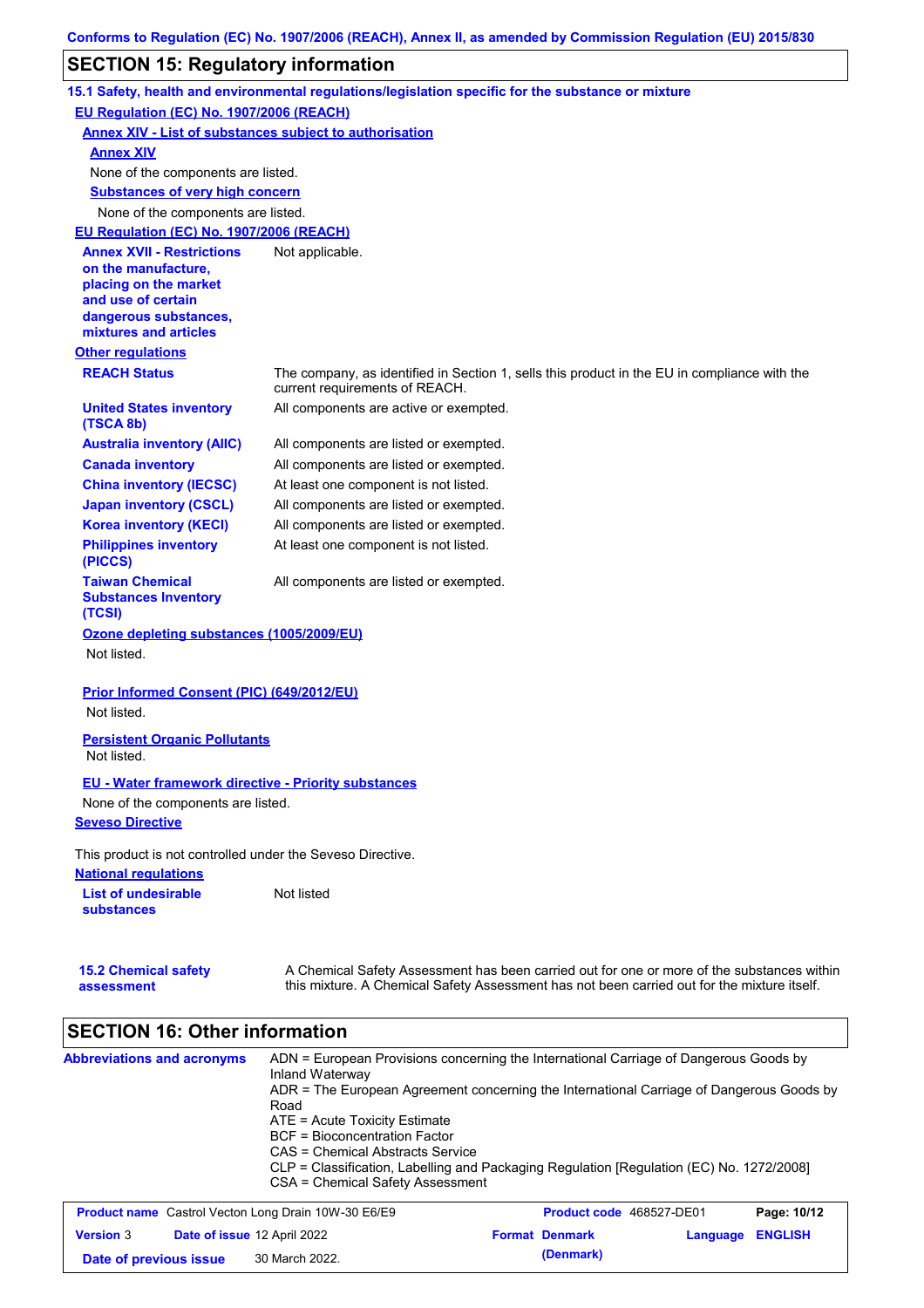### **SECTION 16: Other information**

CSR = Chemical Safety Report DMEL = Derived Minimal Effect Level DNEL = Derived No Effect Level EINECS = European Inventory of Existing Commercial chemical Substances ES = Exposure Scenario EUH statement = CLP-specific Hazard statement EWC = European Waste Catalogue GHS = Globally Harmonized System of Classification and Labelling of Chemicals IATA = International Air Transport Association IBC = Intermediate Bulk Container IMDG = International Maritime Dangerous Goods LogPow = logarithm of the octanol/water partition coefficient MARPOL = International Convention for the Prevention of Pollution From Ships, 1973 as modified by the Protocol of 1978. ("Marpol" = marine pollution) OECD = Organisation for Economic Co-operation and Development PBT = Persistent, Bioaccumulative and Toxic PNEC = Predicted No Effect Concentration REACH = Registration, Evaluation, Authorisation and Restriction of Chemicals Regulation [Regulation (EC) No. 1907/2006] RID = The Regulations concerning the International Carriage of Dangerous Goods by Rail RRN = REACH Registration Number SADT = Self-Accelerating Decomposition Temperature SVHC = Substances of Very High Concern STOT-RE = Specific Target Organ Toxicity - Repeated Exposure STOT-SE = Specific Target Organ Toxicity - Single Exposure TWA = Time weighted average UN = United Nations UVCB = Complex hydrocarbon substance VOC = Volatile Organic Compound vPvB = Very Persistent and Very Bioaccumulative Varies = may contain one or more of the following 64741-88-4 / RRN 01-2119488706-23, 64741-89-5 / RRN 01-2119487067-30, 64741-95-3 / RRN 01-2119487081-40, 64741-96-4/ RRN 01-2119483621-38, 64742-01-4 / RRN 01-2119488707-21, 64742-44-5 / RRN 01-2119985177-24, 64742-45-6, 64742-52-5 / RRN 01-2119467170-45, 64742-53-6 / RRN 01-2119480375-34, 64742-54-7 / RRN 01-2119484627-25, 64742-55-8 / RRN 01-2119487077-29, 64742-56-9 / RRN 01-2119480132-48, 64742-57-0 / RRN 01-2119489287-22, 64742-58-1, 64742-62-7 / RRN 01-2119480472-38, 64742-63-8, 64742-65-0 / RRN 01-2119471299-27, 64742-70-7 / RRN 01-2119487080-42, 72623-85-9 / RRN 01-2119555262-43, 72623-86-0 / RRN 01-2119474878-16, 72623-87-1 / RRN 01-2119474889-13

**Procedure used to derive the classification according to Regulation (EC) No. 1272/2008 [CLP/GHS]**

| <b>Classification</b>                                                                  |                                                      | <b>Justification</b>                                                                                                                       |
|----------------------------------------------------------------------------------------|------------------------------------------------------|--------------------------------------------------------------------------------------------------------------------------------------------|
| Not classified.                                                                        |                                                      |                                                                                                                                            |
| H317<br><b>Full text of abbreviated H</b><br>H361d<br><b>statements</b><br>H413        |                                                      | May cause an allergic skin reaction.<br>Suspected of damaging the unborn child.<br>May cause long lasting harmful effects to aquatic life. |
| <b>Full text of classifications</b><br><b>[CLP/GHS]</b>                                | <b>Aguatic Chronic 4</b><br>Repr. 2<br>Skin Sens, 1B | LONG-TERM (CHRONIC) AQUATIC HAZARD - Category 4<br>REPRODUCTIVE TOXICITY - Category 2<br>SKIN SENSITISATION - Category 1B                  |
| <b>History</b>                                                                         |                                                      |                                                                                                                                            |
| Date of issue/Date of<br>revision                                                      | 12/04/2022.                                          |                                                                                                                                            |
| Date of previous issue                                                                 | 30/03/2022.                                          |                                                                                                                                            |
| <b>Prepared by</b>                                                                     | <b>Product Stewardship</b>                           |                                                                                                                                            |
| $\triangledown$ Indicates information that has changed from previously issued version. |                                                      |                                                                                                                                            |

#### **Notice to reader**

All reasonably practicable steps have been taken to ensure this data sheet and the health, safety and environmental information contained in it is accurate as of the date specified below. No warranty or representation, express or implied is made as to the accuracy or completeness of the data and information in this data sheet.

The data and advice given apply when the product is sold for the stated application or applications. You should not use the product other than for the stated application or applications without seeking advice from BP Group.

It is the user's obligation to evaluate and use this product safely and to comply with all applicable laws and regulations. The BP Group shall not be responsible for any damage or injury resulting from use, other than the stated product use of the material, from any failure to adhere to recommendations, or from any hazards inherent in the nature of the material. Purchasers of the product for supply to a third party for use at work, have a duty to take all necessary steps to ensure that any person handling or using the product is provided with the information in this sheet. Employers have a duty to tell employees and others who may be

| <b>Product name</b> Castrol Vecton Long Drain 10W-30 E6/E9 |  |                                    | <b>Product code</b> 468527-DE01 | Page: 11/12           |                  |  |
|------------------------------------------------------------|--|------------------------------------|---------------------------------|-----------------------|------------------|--|
| <b>Version 3</b>                                           |  | <b>Date of issue 12 April 2022</b> |                                 | <b>Format Denmark</b> | Language ENGLISH |  |
| Date of previous issue                                     |  | 30 March 2022.                     |                                 | (Denmark)             |                  |  |